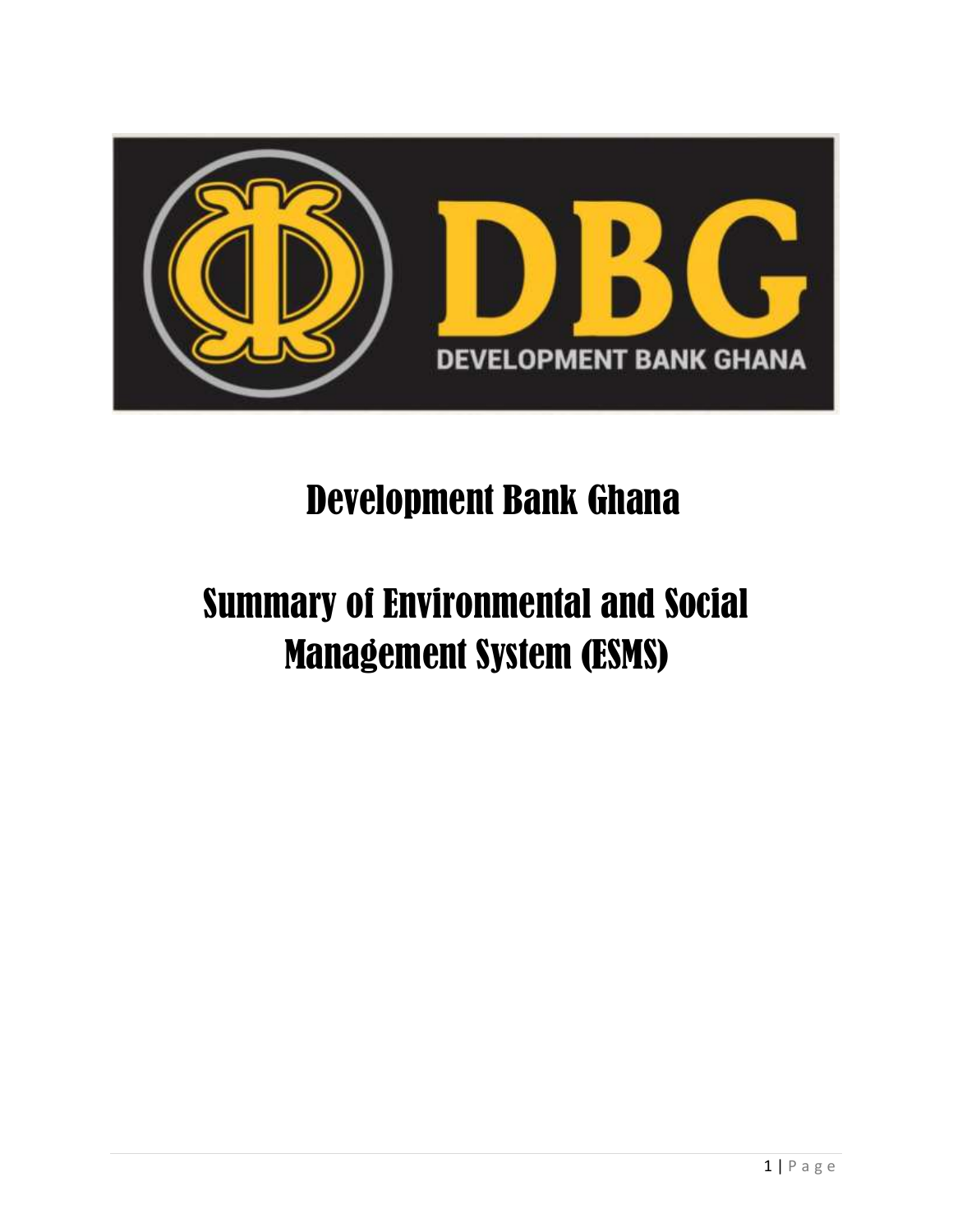#### **SUMMARY OF DBG's ENVIRONMENTAL AND SOCIAL MANAGEMENT SYSTEM**

# **1.0 Background**

The core mandate of the Development Bank Ghana (DBG) is to alleviate financing constraints faced by micro, small and medium enterprises (MSMEs) and small corporates in agribusiness, manufacturing and high-value services through the provision of wholesale financing and partial credit guarantees to eligible financial intermediaries (to be known as Participating Financial Institutions - PFIs) for on-lending to an underserved MSME sector in Ghana. DBG aspires to be Ghana's primary development finance institution, promoting growth and sustainability in the financial sector.

#### **2.0 Introduction**

DBG recognizes that in the delivery of its lending and investment, it may be exposed through the PFIs to the Environmental and Social (E&S) risks associated with the business activities of the sub-borrowers and sub-projects they finance. It is anticipated that potential E&S risks associated with some of DBG's activities will be substantial (E&S risk category B+ or FI/B+). To this end, DBG has established an environmental and social management system (ESMS) to identify, manage and monitor E&S risks arising from its activities and those of its PFIs as well as their beneficiary end-borrowers. DBG's ESMS is a framework that integrates environmental and social risk management into the Bank's wholesale financing decision-making processes. The ESMS includes sound objectives, well-defined procedures and responsibilities that will ensure that the Bank avoids and manages loan facilities that have potential environmental and social risks. The system involves categorizing risk, screening, conducting environmental and social due diligence prior to loan agreements and disbursements; and provides adequate monitoring of PFIs during the term of the loan agreement. DBG will ensure that adequate financial and human resources, as well as technical assistance activities needed to effectively implement the ESMS, are made available within the institution.

# **3.0 Environmental and Social Management Policy Commitments**

The Board of Directors of DBG approved the Environmental and Social Management Policy and associated Procedures on December 1, 2021. This Policy enables DBG to align itself to best international practice and local legislation governing environmental and social issues and forms the basis of DBG's Environmental and Social Management System (ESMS). The ESMS commits the Bank to implement effective environmental and social management measures in all its activities, products, and services.

DBG is committed to ensuring good environmental and social performance through the integration of sustainable development in its financial and non-financial activities and by seeking to address the E&S risks of its financing and lending activities. Specifically, DBG is committed to the following:

a) Strengthening DBG's environmental and social assessment process by enhancing coherence and synergies and alignment with other Ghanaian legislation, policies, and applicable international conventions, thereby ensuring that broader key environmental and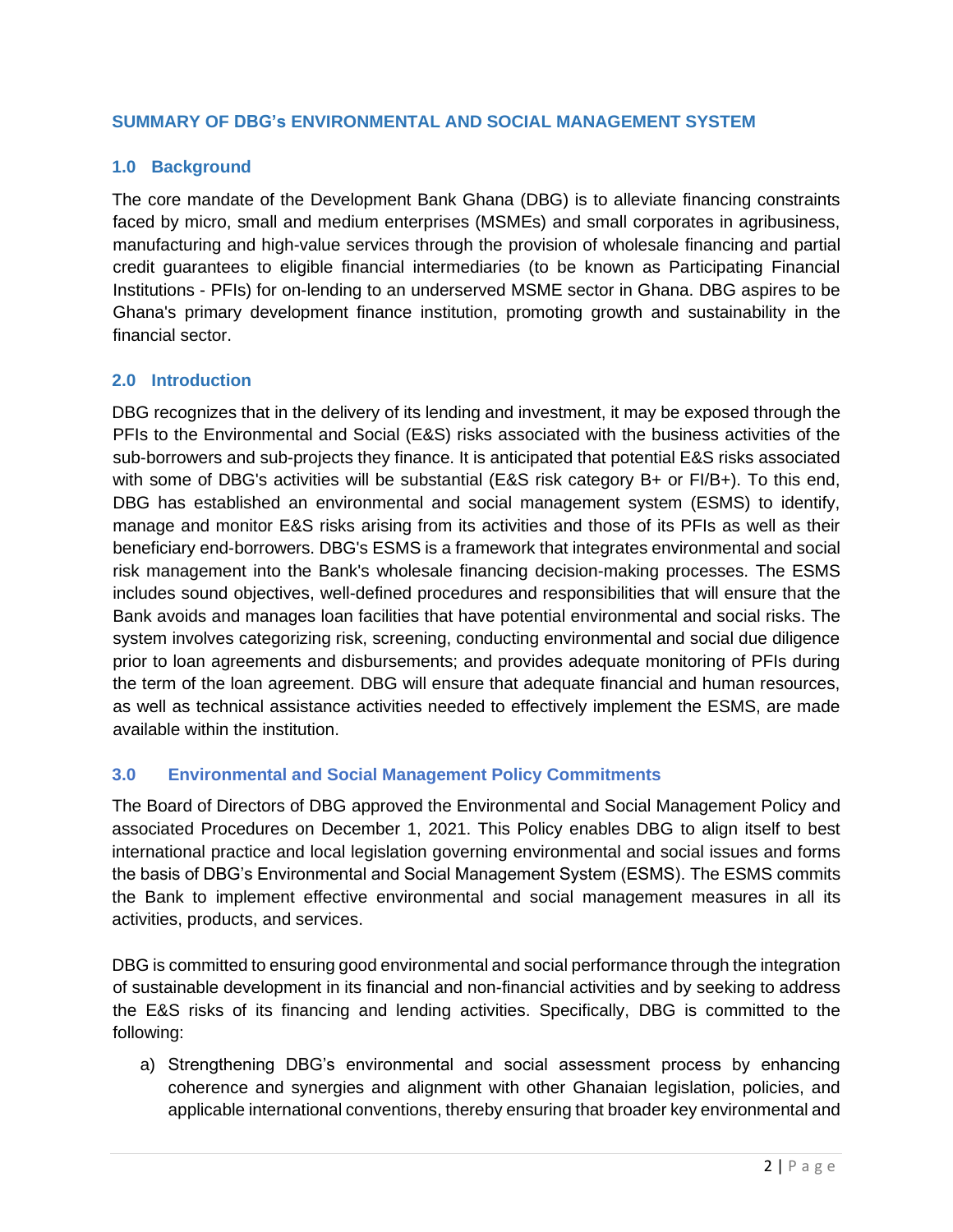social issues such as climate change mitigation and adaptation, biodiversity conservation, resource efficiency, disaster risk reduction, involuntary resettlement, human rights protection, and conflict prevention, management and resolution measures are considered accordingly as part of comprehensive assessment and decision-making processes;

- b) Mobilizing climate finance from a wide variety of sources, instruments and channels for increasing investment credentials and ambition across mitigation and adaptation programmes of actions under the updated national determined contributions under the Paris Agreement for 2020 to 2030;
- c) Making finance flows consistent with a pathway towards low greenhouse gas emissions and climate-resilient development;
- d) Supporting the Ten Principles of the United Nations Global Compact on human rights, labour, environment and anticorruption. The Bank is committed to making the UN Global Compact and its principles as part of its strategy, culture and day-to-day operations of our bank, and to engaging in collaborative projects and partnerships, which advance the broader development goals of the United Nations, particularly the Sustainable Development Goals;
- e) Implementing the Ghana Sustainable Banking Principles and the Sector Guidance Notes, which reflect a process-led initiative to take account of environmental and social considerations and good governance in DBG operations and the wholesale lending decision-making to PFIs.
- f) Promoting sustainable development (by committing to the Sustainable Development Goals and the WB ESSs) in all its transactions and client relationships, and striving to mitigate negative E&S impacts where needed;
- g) Preparing and implementing all loans by relevant E&S national and local laws/ regulations; international conventions related to the protection of the environment and human wellbeing ratified by Ghana and good international practices;
- h) Complying and adhering to the requirements of the International Bill of Human Rights (comprised of the universal declaration of human rights, the international covenant on economic, social and cultural rights and optional protocol, and the international covenant on civil and political rights and optional protocols);
- i) Implementing the Core Labour Conventions outlined by the International Labour Organisation (ILO)
- j) Complying with E&S covenants under the loan agreements with International Finance Institutions (IFIs) and potential development partners
- k) Establishing an environmental and social management system (ESMS) and ensuring structural and adequate assessment, management, monitoring and reporting of E&S risks and impacts of its portfolio and sustainable financing opportunities;
- l) Applying this E&S Management Policy and E&S risk management procedures to all its transactions consistently and objectively;
- m) Providing the resources and training needed to build capacity among DBG's staff and PFIs to effectively implement this Policy;
- n) Disclosure of DBG's ESMS and actions are taken to implement it, to its stakeholders;
- o) Periodically monitoring the E&S risks of its portfolio, and reporting on the same annually; and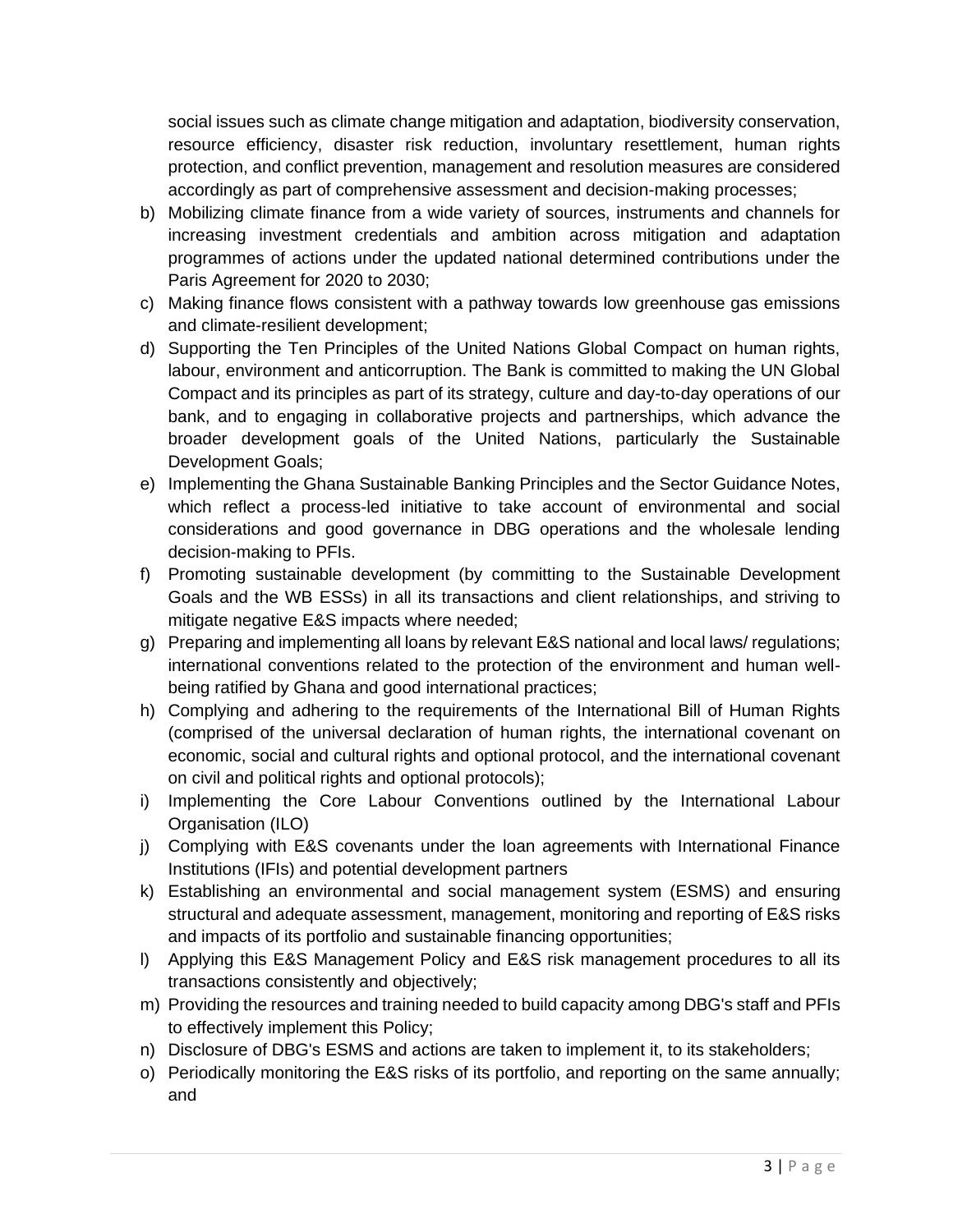p) Periodically reporting and disclosing information on the way DBG operates and manages environmental, climate and social risks and opportunities.

In order to achieve the above, the following principles will guide DBG on the implementation of the ESMS and achieve the objectives of this policy:

- a) Integration of environmental and social sustainability measures;
- b) Systematic assessment of impacts and risks;
- c) Monitoring, reporting and evaluation;
- d) Gender mainstreaming and lensing approach;
- e) Labour and working conditions;
- f) DBG's grievance and redress mechanism; and
- g) Public disclosure.

#### **4.0 Description of DBG's Operations – nature and scale**

DBG strives for sustainable development outcomes in the activities it finances and supports. These activities include:

- a) Lines of credit to eligible PFIs for on-lending to viable MSMEs and small corporates, including both term and working capital loans;
- b) Providing credit guarantees, through a credit guarantee facility on PFIs' loans made to MSMEs / small corporates.

DBG will provide long-term financing to those sectors that would be of significance for Ghana's economic transformation and job creation. DBG is focusing its mandate on providing funding for SMEs and Local corporates in the Manufacturing, agribusiness and ICT sectors of the Ghanaian economy. DBG is providing long-term funds to eligible banks and specialized deposit-taking institutions (PFIs) for on-lending to the end borrowers in key economic sectors mentioned above. Under the financing arrangement, DBG will be a wholesale lender to these PFIs to provide medium to long term loans, with tenures greater than 3 years to be on-lend to targeted Ghanaian Businesses, including refinancing facility of long-term loans. The DBG will also offer lines of credit and credit guarantees to the PFIs, as well as other financial and non-financial services.

# **5.0 Potential Environmental and Social Risks associated with DBG's Operations**

E&S risks associated with DBG's lending to PFIs with end borrowers (MSMEs and small corporates) in sub-projects such as large agribusiness (production, trade and processing), heavy manufacturing and high-value services (education, ICT) and the capacity of the end-borrowers to manage E&S risks in the above sectors have been classified as *Substantial* using the WB categorisation guide. The next 3 tables provide an indicative list of the potential E&S risks that would be associated with DBG's operations/activities with respect to DBG's priority sectors and the identified risk categories.

#### **Substantial E&S Risk (Category FI/B+ or B+)**

Examples of substantial environmental and social risks associated with end borrowers that DBG (through PFIs) is likely to lend to include: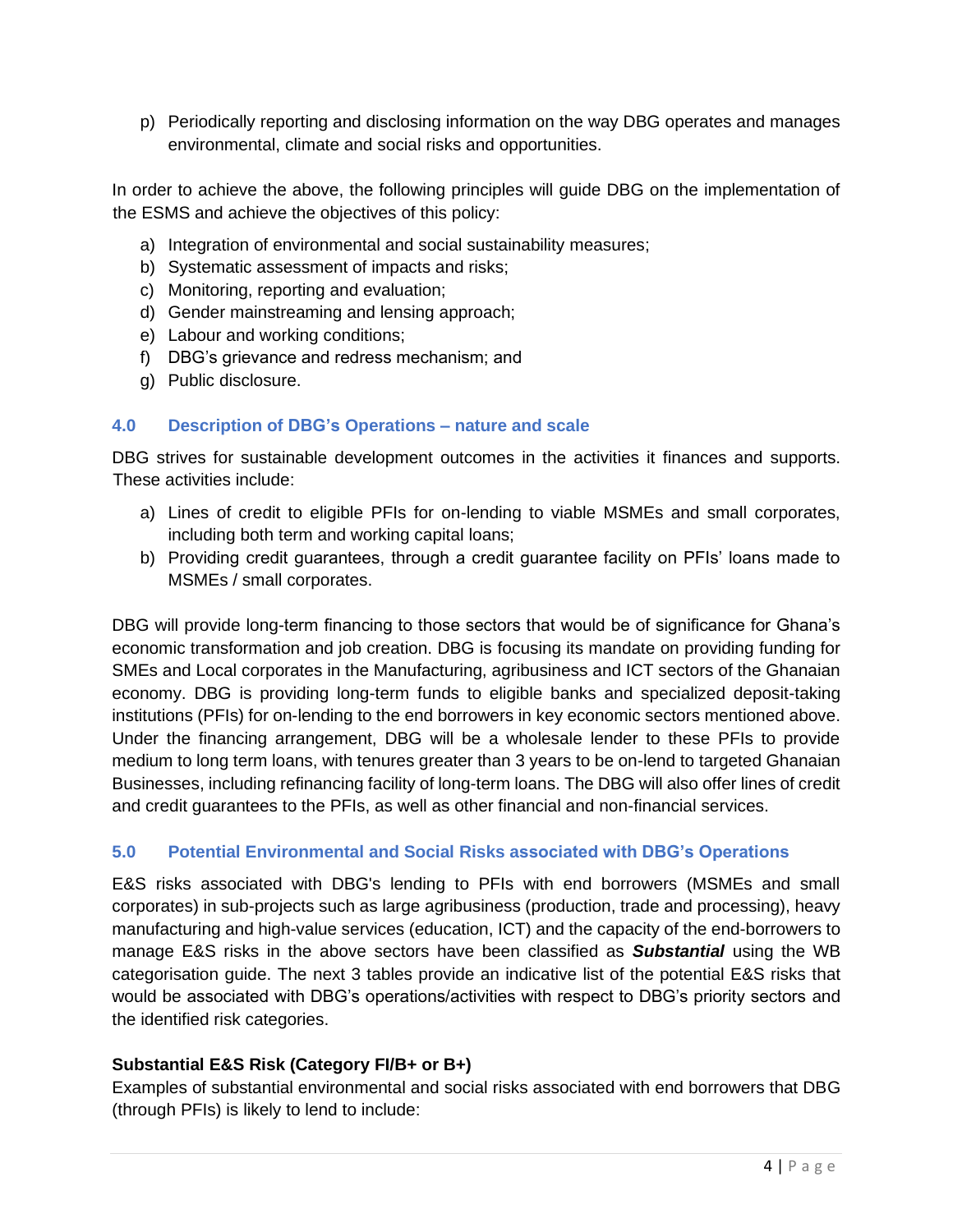| <b>Sector</b>                                                                                                                                                                                                                           | <b>Environmental Risks</b>                                                                                                                                                                                                                                                                                                                                                                                                                           | <b>Social Risks</b>                                                                                                                                                                                                                                                                                                                                                                                                                                                                                                                                                                                                                                                                                                                    |
|-----------------------------------------------------------------------------------------------------------------------------------------------------------------------------------------------------------------------------------------|------------------------------------------------------------------------------------------------------------------------------------------------------------------------------------------------------------------------------------------------------------------------------------------------------------------------------------------------------------------------------------------------------------------------------------------------------|----------------------------------------------------------------------------------------------------------------------------------------------------------------------------------------------------------------------------------------------------------------------------------------------------------------------------------------------------------------------------------------------------------------------------------------------------------------------------------------------------------------------------------------------------------------------------------------------------------------------------------------------------------------------------------------------------------------------------------------|
| Large<br>Agribusiness<br>(production,<br>trade &<br>processing)<br><b>Risk sources</b><br>include:<br>crop<br>production<br>use of farm<br>machinery<br>processing<br><b>of</b><br>agricultural<br>products<br>seed supply<br>$\bullet$ | Ambient air pollution from dust and<br>$\bullet$<br>other aerosols, including<br>particulates<br>Noise pollution<br>Soil erosion<br>$\bullet$<br>Land degradation<br>Forest degradation<br>Habitat disturbance / fragmentation<br>$\bullet$<br>Destruction/ threat to native<br>biodiversity<br>Surface/groundwater pollution<br>$\bullet$<br>Impacts of agrochemicals/<br>pesticides use and management<br>Traffic and haulage impacts<br>$\bullet$ | Potential gender and class<br>$\bullet$<br>inequalities in agricultural systems<br>resulting from the use of improved<br>seed varieties<br>Potential risks on cultural heritage<br>$\bullet$<br>Potential risks on historically<br>underserved communities<br>Labour risks, including child labour<br>$\bullet$<br>and forced labor and occupational<br>health and safety risks<br>Gender inequality issues<br>$\bullet$<br>Land acquisition and involuntary<br>٠<br>resettlement<br>Impacts on vulnerable groups, such<br>$\bullet$<br>as disabled persons<br>The influx of migrant workers<br>$\bullet$<br>Risk of sexual exploitation and<br>abuse/ harassment (SEA/H)<br>Risk of spread of sexually transmitted<br>diseases (STDs) |
| Heavy<br>Manufacturing                                                                                                                                                                                                                  | Air/ noise/ soil/ water pollution and<br>$\bullet$<br>associated climate change impacts<br>Generation of hazardous/non-<br>$\bullet$<br>hazardous wastes<br>Unsustainable use or resources/<br>$\bullet$<br>degradation of natural resources<br>Traffic and haulage impacts<br>$\bullet$<br>Fire and explosion risks                                                                                                                                 | Labour risks<br>$\bullet$<br>Occupational health and safety risks<br>$\bullet$<br>An influx of migrant workers<br>$\bullet$<br>Community health and safety risks<br>$\bullet$<br>Risk of spread of sexually transmitted<br>$\bullet$<br>diseases (STDs)<br>Risk of sexual exploitation and<br>$\bullet$<br>abuse/ harassment (SEA/H)                                                                                                                                                                                                                                                                                                                                                                                                   |

# **Moderate E&S Risk (Category FIB or B)**

Examples of moderate environmental and social risks associated with end borrowers that DBG (through PFIs) is likely to lend to include:

| <b>Sector</b>                | <b>Environmental Risks</b>                                              | <b>Social Risks</b>                                      |
|------------------------------|-------------------------------------------------------------------------|----------------------------------------------------------|
| Medium-scale<br>to low-scale | Soil erosion<br>$\bullet$<br>Destruction/ threat to native<br>$\bullet$ | Labour risks, including child labour<br>and forced labor |
| agribusiness                 | biodiversity                                                            | Gender inequality<br>٠                                   |
|                              | Soil/ water / air pollution<br>$\bullet$                                | Occupational health and safety risks                     |
|                              | Agrochemicals/ pesticides use and                                       | <b>SEA/SH risks</b><br>$\bullet$                         |
|                              | management                                                              | Land Acquisition and Resettlement                        |
| Light                        | Air/ noise/ soil/ water pollution<br>$\bullet$                          | Labour risks                                             |
| manufacturing                | Generation of hazardous/non-                                            | Community health and safety risks                        |
|                              | hazardous wastes                                                        | Occupational health and safety risks                     |
|                              |                                                                         | <b>SEA/SH risks</b>                                      |
|                              |                                                                         | <b>Land Acquisition and Resettlement</b>                 |
| Large ICT                    | Energy use efficiency issues<br>$\bullet$                               | Labor risks                                              |
|                              |                                                                         | <b>Cultural erosion</b>                                  |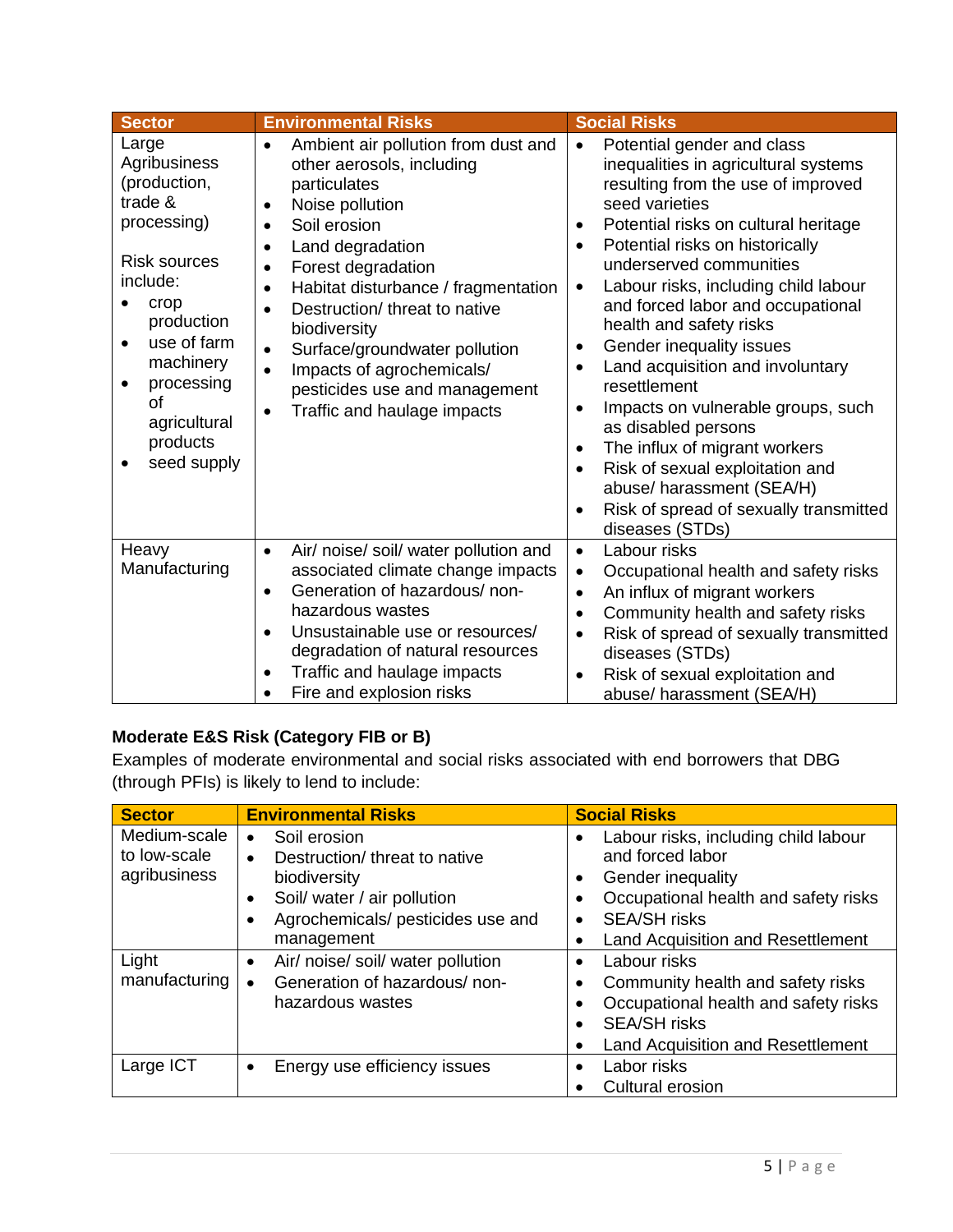| <b>Sector</b>              | <b>Environmental Risks</b>                                                                                                                                                                                                                                                                                                                                         | <b>Social Risks</b>                                                                                                                                                                                                                                                                  |
|----------------------------|--------------------------------------------------------------------------------------------------------------------------------------------------------------------------------------------------------------------------------------------------------------------------------------------------------------------------------------------------------------------|--------------------------------------------------------------------------------------------------------------------------------------------------------------------------------------------------------------------------------------------------------------------------------------|
|                            | Disposal risks associated with<br><b>Electrical and Electronic waste</b><br>generation                                                                                                                                                                                                                                                                             | Risk of sexual exploitation and<br>$\bullet$<br>abuse/ harassment (SEA/H)<br>Data protection issues<br>$\bullet$                                                                                                                                                                     |
| Health<br>management       | Management of biomedical and<br>$\bullet$<br>hazardous materials<br>Infection control issues<br>$\bullet$<br>Potential health impact from the use<br>$\bullet$<br>of radiation powered equipment<br>Disposal risks associated with<br>$\bullet$<br><b>Electrical and Electronic waste</b><br>generation                                                            | Labor risks<br>$\bullet$<br>Community health and safety risks<br>$\bullet$<br>Occupational health and safety risks<br>$\bullet$<br>Risk of sexual exploitation and<br>$\bullet$<br>abuse/ harassment (SEA/H)                                                                         |
| Hotels and<br>food stalls  | Food contamination or<br>$\bullet$<br>unwholesomeness risks<br>Solid and liquid waste/effluent<br>٠<br>management<br>Potential noise impacts<br>$\bullet$<br>Resource (water, power) use<br>٠<br>efficiency issues<br>Fire and explosion risks<br>$\bullet$<br>Disposal risks associated with<br>$\bullet$<br><b>Electrical and Electronic waste</b><br>generation | Community health and safety risks<br>$\bullet$<br>Occupational health and safety risks<br>$\bullet$<br>Labour risks<br>$\bullet$<br>Risk of sexual exploitation and<br>$\bullet$<br>abuse/ harassment (SEA/H)<br>Land Acquisition and Resettlement<br>$\bullet$                      |
| Auto repairs &<br>car wash | <b>Effluent management</b><br>$\bullet$<br>Waste management risks mainly<br>$\bullet$<br>concern spent oils and lubricants,<br>and scrap metals<br>Ambient air pollution<br>$\bullet$<br>Soil pollution/contamination risks<br>$\bullet$                                                                                                                           | Community health and safety risks<br>$\bullet$<br>Labour risks<br>$\bullet$<br>Occupational health and safety risks<br>$\bullet$                                                                                                                                                     |
| Education                  | Solid/ sanitary waste management<br>$\bullet$<br>Fire safety risks<br>$\bullet$<br>Traffic impacts and public safety<br>$\bullet$<br>Disposal risks associated with<br>$\bullet$<br><b>Electrical and Electronic waste</b><br>generation                                                                                                                           | Community health and safety risks<br>$\bullet$<br>Risk of sexual exploitation and<br>$\bullet$<br>abuse/ harassment (SEA/H)<br>Risks of peer bullying and<br>$\bullet$<br>intimidation<br>Risks of excluding disabled people<br>$\bullet$<br>Risks of disease outbreaks<br>$\bullet$ |
| Laundry                    | Effluent management<br>$\bullet$<br>Hazardous chemicals disposal risks<br>$\bullet$<br>Water consumption and efficiency<br>$\bullet$<br>issues                                                                                                                                                                                                                     | Labour risks<br>$\bullet$<br>Community health and safety risks<br>$\bullet$<br>Occupational health and safety risks<br>$\bullet$<br>Risk of sexual exploitation and<br>$\bullet$<br>abuse/ harassment (SEA/H)                                                                        |
| Security<br>services       | Not applicable<br>$\bullet$                                                                                                                                                                                                                                                                                                                                        | Labour risks<br>$\bullet$<br>Occupational safety and health risks<br>$\bullet$<br>Potential Harassment / violence /<br>$\bullet$<br>intimidation of the public<br>Risk of sexual exploitation and<br>$\bullet$<br>abuse/ harassment (SEA/H)                                          |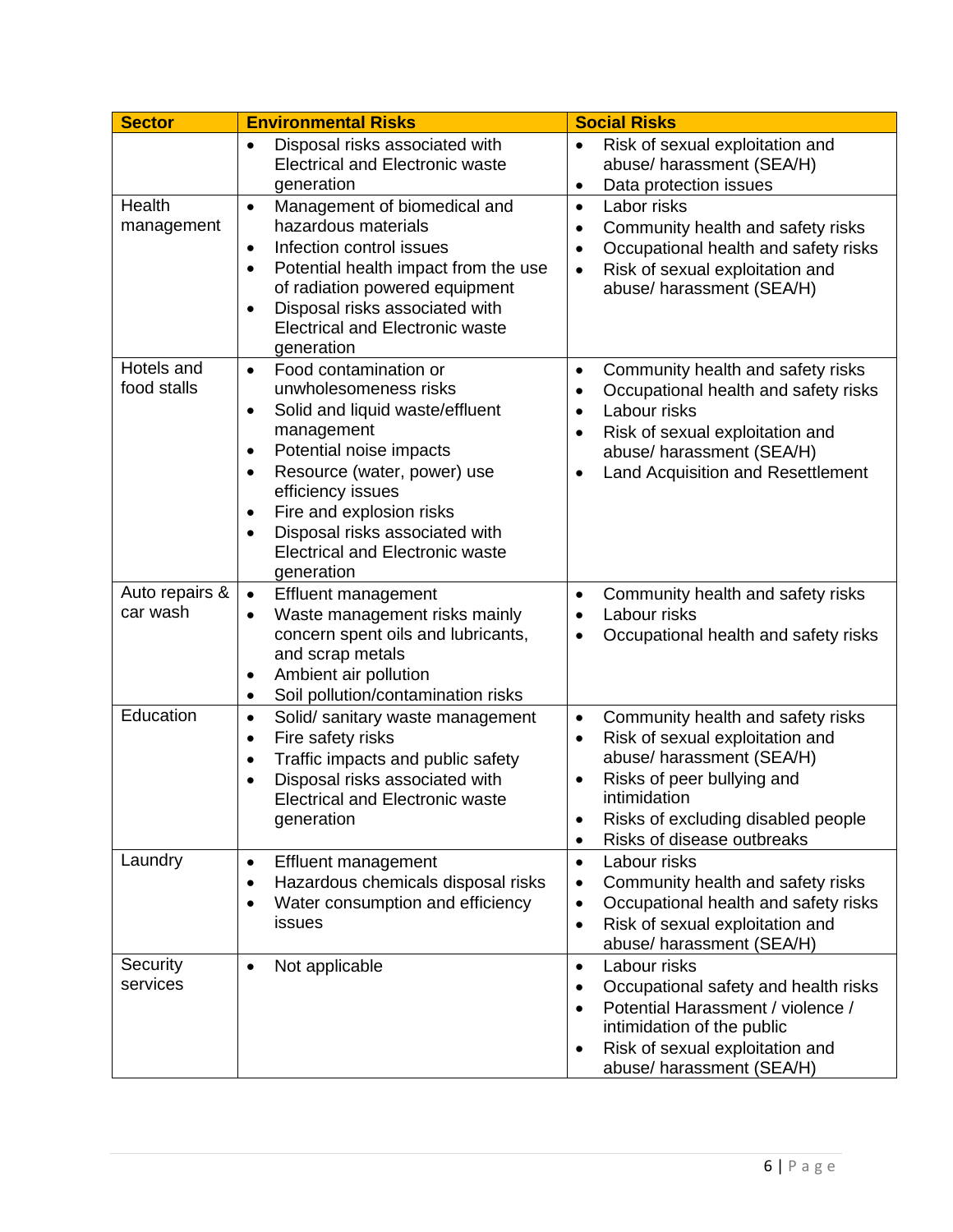# **Low E&S Risk (Category FI/C or C)**

Examples of low environmental and social risks associated with end borrowers that DBG (through PFIs) is likely to lend to include:

| <b>Sector</b>                                                 | <b>Environmental Risks</b>                                                                                                                                                                                                                                                                                                                                                                                                                                                               | <b>Social Risks</b>                                                                                                                                                                                                                                                                                                                                                           |
|---------------------------------------------------------------|------------------------------------------------------------------------------------------------------------------------------------------------------------------------------------------------------------------------------------------------------------------------------------------------------------------------------------------------------------------------------------------------------------------------------------------------------------------------------------------|-------------------------------------------------------------------------------------------------------------------------------------------------------------------------------------------------------------------------------------------------------------------------------------------------------------------------------------------------------------------------------|
| Mini supermarket                                              | Solid waste management<br>$\bullet$<br>especially contributes to<br>the use of single-use<br>plastics<br>Potential traffic impacts<br>$\bullet$<br>caused by lorries<br>delivering from centralised<br>distribution points and<br>people travelling long<br>distances to do their<br>shopping<br>Fire risks and hazards<br>$\bullet$<br>Risk of sale of<br>$\bullet$<br>contaminated food and<br>beverage products<br>Increased energy use for<br>$\bullet$<br>refrigerating and cooling | Community health risks arising from<br>$\bullet$<br>a potential decline in the sale of fresh<br>foods and beverages<br>Occupational safety and health risks<br>$\bullet$<br>A potential decline in rural<br>$\bullet$<br>communities and urban high streets<br>Potential loss of small retail outlets<br>$\bullet$<br>Potential increase in cases of<br>$\bullet$<br>thievery |
| Sale of phones, phone<br>accessories and<br>services          | Electronic waste disposal<br>$\bullet$<br>risks                                                                                                                                                                                                                                                                                                                                                                                                                                          | Potential public health risks<br>$\bullet$                                                                                                                                                                                                                                                                                                                                    |
| Sale of clothes,<br>including second-hand<br>items            | Solid waste management<br>$\bullet$                                                                                                                                                                                                                                                                                                                                                                                                                                                      | Potential public health and safety<br>$\bullet$<br>risks<br>Reduction in local production<br>$\bullet$                                                                                                                                                                                                                                                                        |
| Sale of auto spare parts,<br>tires and vehicle<br>accessories | Solid waste management<br>$\bullet$                                                                                                                                                                                                                                                                                                                                                                                                                                                      | Potential public health risks<br>$\bullet$                                                                                                                                                                                                                                                                                                                                    |
| Cosmetics and jewellery                                       | Solid waste management<br>$\bullet$                                                                                                                                                                                                                                                                                                                                                                                                                                                      | Potential public health risks<br>$\bullet$                                                                                                                                                                                                                                                                                                                                    |
| Transport/taxi                                                | Occupational safety and<br>$\bullet$<br>health<br>Solid waste generation                                                                                                                                                                                                                                                                                                                                                                                                                 | Potential public health and safety<br>$\bullet$<br>risks                                                                                                                                                                                                                                                                                                                      |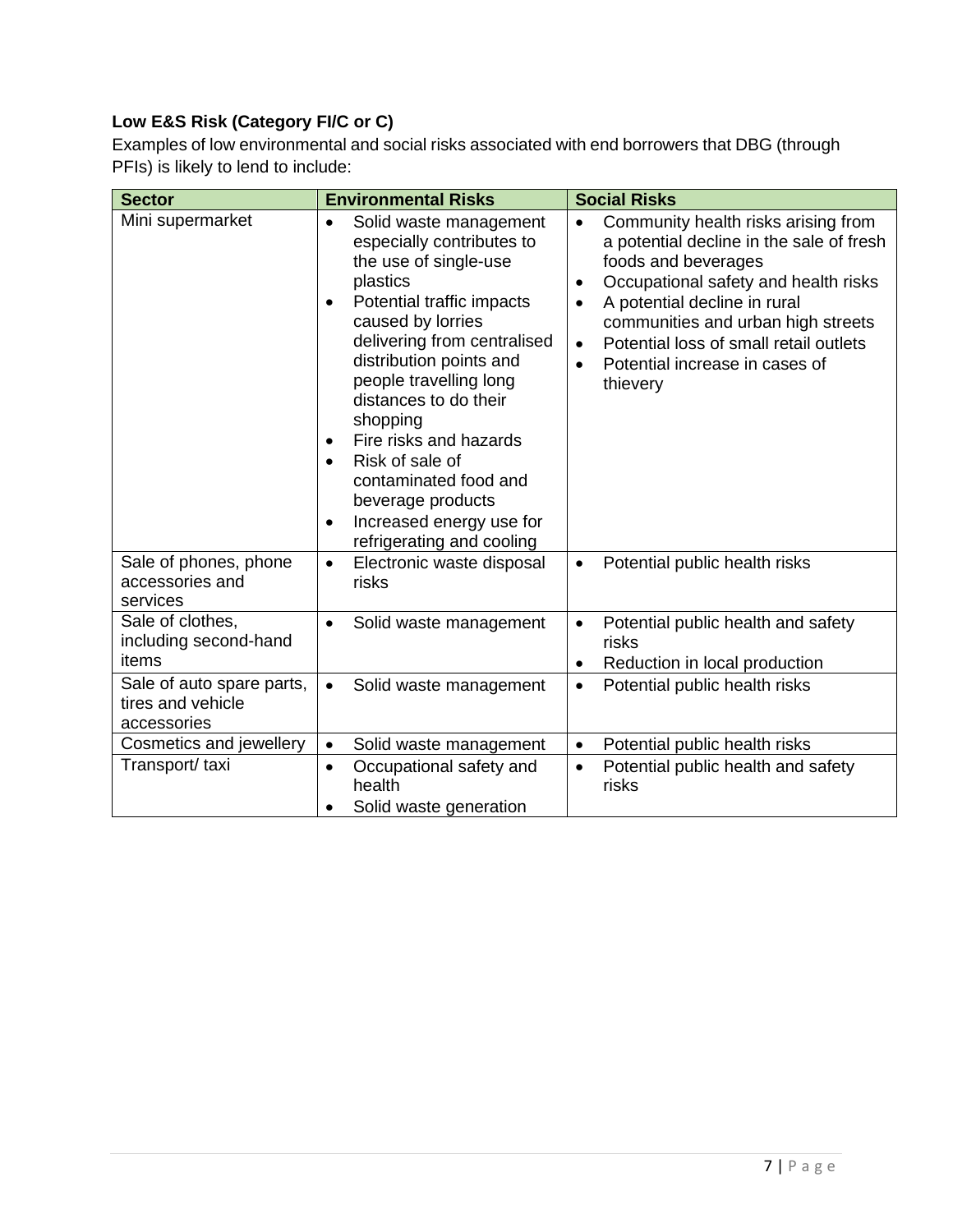#### **6.0 Proposed Environmental and Social Risk Management Process**

DBG through the ESMS has established a process to systematically identify and evaluate E&S risks during the credit review, disbursement, and monitoring phases of DBGs lending activities to its PFIs. The purpose of E&S risk and impact management is to determine and evaluate E&S risks and impacts during DBG's lending activities. By assessing E&S risks associated with loan products and clients, DBG can identify appropriate controls to manage those E&S risks. This primarily involves assessing the PFI's capacity to manage E&S risks in line with DBG's E&S requirements. DBG's E&S Due Diligence procedure will help determine the FIs eligibility as PFIs. A separate E&S Due Diligence Procedure for PFIs has been developed to identify E&S risks associated with end-borrowers (MSMEs and small corporates). This Procedure outlines the phases of E&S risks evaluation throughout the loan application and disbursement process by DBG to its PFIs. The Procedure provides further guidance on E&S screening against the Exclusion List and details the process of E&S categorization which is based on the type of loan product sought (categorized according to loan tenor) and an end-borrower's line of business. The latter is guided by a List indicating clients' sectors with anticipated substantial E&S risks. An E&S categorization matrix that combines product and client risk confirms the E&S categorization.

# **6.1 E&S Screening against DBG's Exclusion List**

This phase consists of comprehending activities of the applicant PFI's end-borrowers and then identifying whether these activities are included in DBG's Exclusion List. If this is the case, the loan application cannot be taken into consideration and the client must be informed accordingly. Once confirmed that the client's activities do not fall within the Bank's criteria of exclusion, the credit/loan application must undergo further classification.

Below is DBG's Exclusion List:

- 1. Production or trade in any product or activity deemed illegal under host country laws or regulations or international conventions and agreements, for example
	- i) certain pharmaceuticals, pesticides, herbicides and other toxic substances (under the Rotterdam Convention, Stockholm Convention and WHO "Pharmaceuticals: Restrictions in Use and Availability"),
	- ii) ozone depleting substances (under the Montreal Protocol),
	- iii) protected wildlife or wildlife products (under CITES / Washington Convention)
	- iv) prohibited transboundary trade in waste (under the Basel Convention).

2. Investments which could be associated with the destruction \*\* or significant impairment of areas particularly worthy of protection (without adequate compensation in accordance with international standards).

3. Projects which result in limiting people's individual rights and freedom, or violation of human rights, including production or use of, or trade in, or activities involving harmful or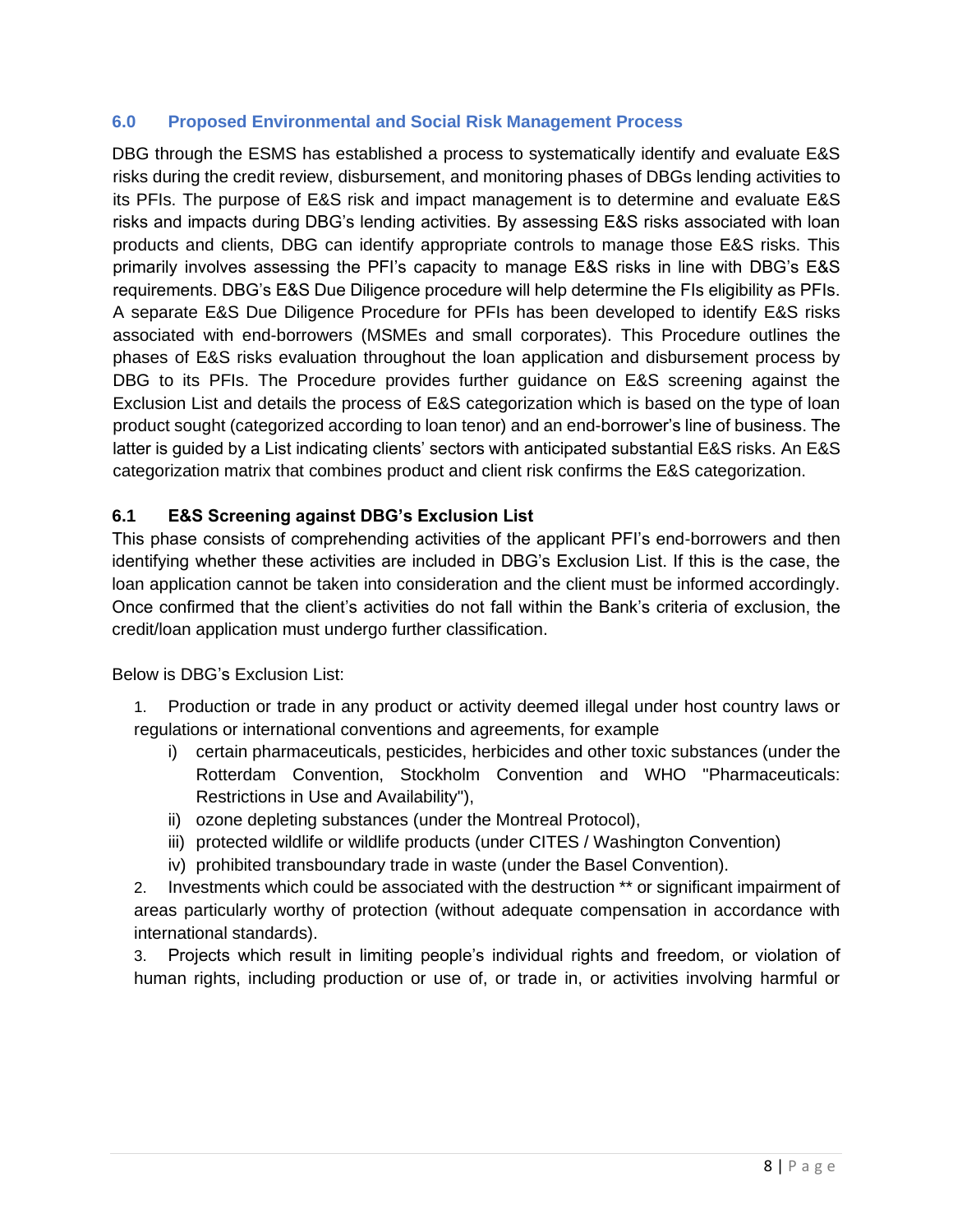exploitative forms of forced labour<sup>1</sup> or harmful child labour<sup>2</sup>, as defined by ILO Fundamental Labour Conventions.

4. Production or trade in weapons or munitions.

5. Military or police equipment or infrastructures, and equipment or infrastructure which result in limiting people's individual rights and freedom (i.e. prisons, detention centres/correctional facilities of any form) or in violation of human rights.

6. Gambling, casinos and equivalent enterprises.

7. Production or trade in alcoholic beverages (excluding beer and wine) $3$ .

8. Activities targeting tobacco manufacturing, processing, or specialist tobacco distribution, and activities facilitating the use of tobacco (e.g. "smoking halls").<sup>4</sup>

9. Mining/quarrying activities.

10. Production or trade in wildlife or wildlife products regulated under the Convention on International Trade in Endangered Species or Wild Fauna and Flora (CITES);

11. Production or trade in radioactive materials. This does not apply to the purchase of medical equipment, quality control (measurement) equipment and any equipment where the development bank considers the radioactive source to be trivial and/or adequately shielded.

12. Production or trade in or use of unbounded asbestos fibres and of articles and mixtures containing these fibres added intentionally. This does not apply to the purchase or use of cement linings with bound asbestos and an asbestos content of less than 20%.

13. Any activities involving significant degradation or conversion of critical habitats<sup>5</sup> and/or any activities in legally protected areas.

14. Activities damaging to national monuments and other critical cultural heritage<sup>6</sup>.

15. Activities prohibited by host country legislation or international conventions relating to the protection of biodiversity resources, or cultural heritage.

16. The export of mercury and mercury compounds, and the manufacture, export and import of a large range of mercury-added products.

17. Biomaterial and biofuel production that make use of feed-stocks that can serve as food or compromise food-security.

involved" means that the activity concerned is ancillary to an enterprise's primary operations.

 $<sup>1</sup>$  Forced labour means traditional practices of forced labour, such as vestiges of slavery or slave-like practices, and various forms of</sup> debt bondage, as well as new forms of forced labour that have emerged in recent decades, such as human trafficking."1 also called "modern-slavery" to shed light on working and living conditions contrary to human dignity;

<sup>2</sup> Harmful child labour means the employment of children that is economically exploitive, or is likely to be hazardous to, or to interfere with, the child's education, or to be harmful to the child's health, or physical, mental, moral or social development. In addition any labour that is performed by a person which has not yet reached the age of 15 is considered to be harmful, unless the local legislation specifies compulsory school attendance or the minimum age for working to be higher; in such cases, the higher age will be applied for defining harmful child labour.

<sup>&</sup>lt;sup>3</sup> This does not apply to enterprises that are not substantially involved in these activities. "Not substantially involved" means that the activity concerned is ancillary to an enterprise's primary operations.

 $^4$  This does not apply to enterprises that are not substantially involved in these activities. "Not substantially

<sup>&</sup>lt;sup>5</sup> Critical habitat is a subset of both natural and modified habitats that deserves particular attention. Critical habitat includes areas with high biodiversity value that meet the criteria of the World Conservation Union (IUCN) classification, including habitats of significant importance for required for critically endangered, endangered or vulnerable species as defined by the IUCN Red List of Threatened Species; habitats of significant importance for endemic or restricted-range species; habitats supporting globally significant concentrations of migratory species and /or congregatory species; areas with unique assemblages of species or which are associated with key evolutionary processes. Primary Forests or forests of High Conservation Value shall be considered Critical Habitats.

<sup>&</sup>lt;sup>6</sup> Critical cultural heritage consists of (i) the internationally recognized heritage of communities who use, or have used within living memory the cultural heritage for long-standing cultural purposes; and (ii) legally protected cultural heritage areas, including those proposed by national governments for such designation.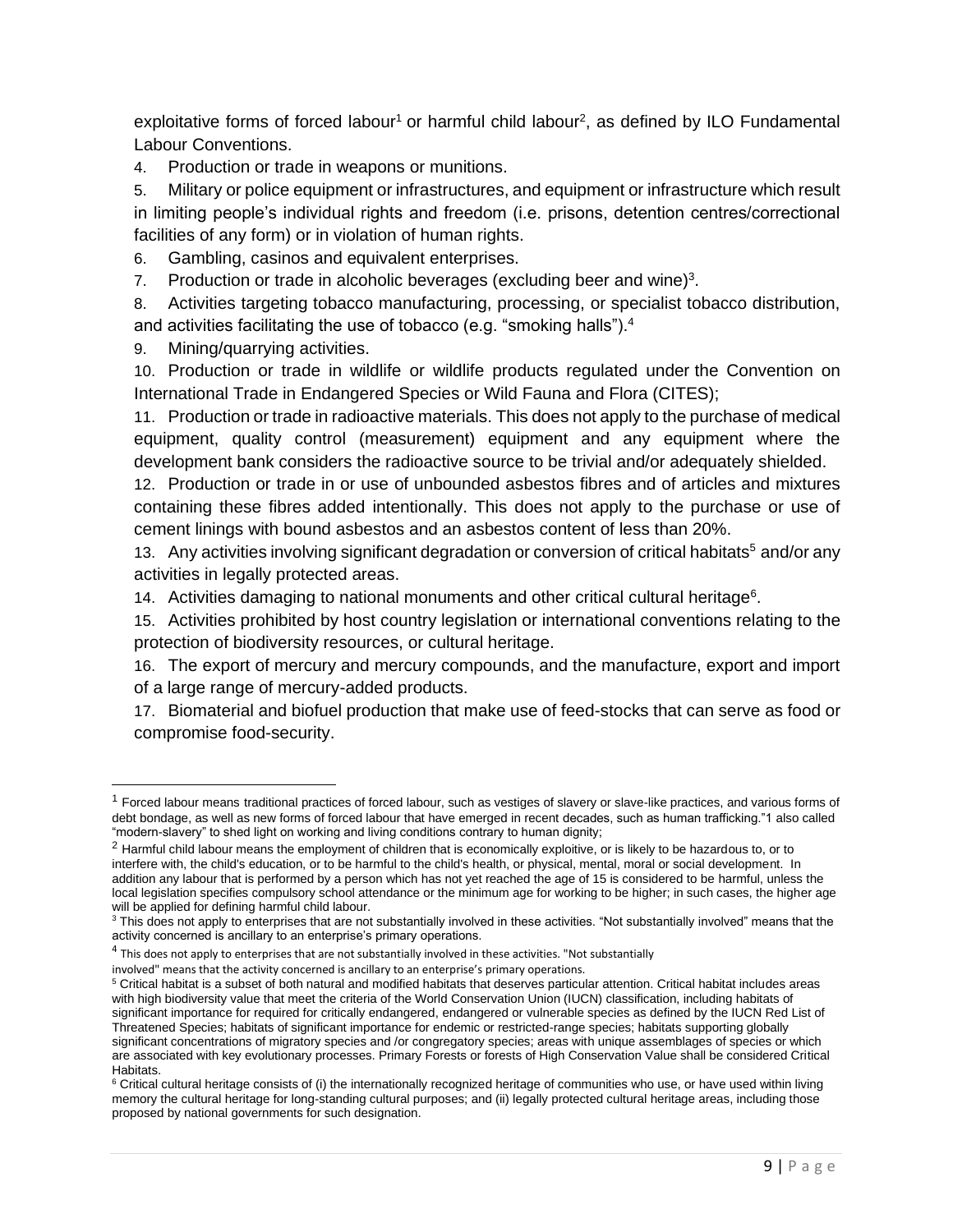18. Drift net fishing in the marine environment using nets in excess of 2.5 km in length, electric shocks, or explosive materials.

19. Nuclear power plants (apart from measures that reduce environmental hazards of existing assets) and mines with uranium as an essential source of extraction.

20. Prospection, exploration and mining of coal; land-based means of transport and related infrastructure essentially used for coal; power plants, heating stations and cogeneration facilities essentially fired with coal, as well as associated stub lines.

21. Production or trade in wood or other forestry products other than from sustainably managed forests.<sup>7</sup>

22. Commercial concessions over, and logging in tropical and primary natural forests; Conversion of natural forest to a plantation.

23. Purchase of logging equipment for use in tropical and primary natural forests or high nature value forest in all regions; and activities that lead to clear cutting and/or degradation of tropical natural forests or high nature value forests.

24. Irrigated forests.<sup>8</sup>

25. AFOLU/LULUF<sup>9</sup> investments associated with expansion of agricultural activity on land that had the status of high carbon stock and high biodiversity areas (i.e. primary and secondary forest, peatlands, wetlands, and natural grasslands) at January 1st 2008 or after.

26. Support to breeding and physical cultivation of Genetically Modified Organism (GMO) seeds or transgenic horticultural crops.

27. New palm oil plantations.

28. Production or trade in pharmaceuticals, pesticides/herbicides, ozone-depleting substances, polychlorinated biphenyls (PCBs), persistent organic pollutants<sup>10</sup> subject to international phase outs or bans.

29. Production, trade, storage, or transport of significant volumes of hazardous chemicals, or commercial scale usage of hazardous chemicals (gasoline, kerosene, other petroleum products, textile dyes, etc.).

30. Transboundary movements of waste prohibited under public international law<sup>11</sup>.

31. Production or activities that have adverse impacts, including relocation, on the lands, natural resources, or critical cultural heritage subject to traditional ownership or under customary use by historically underserved traditional local communities.

32. Activities involving land acquisition and/or restrictions on land use resulting in involuntary resettlement or economic displacement $12$ .

33. Activities involving live animals for experimental and scientific purposes.

 $^7$  Sustainable forest management may be demonstrated by the application of industry-specific good practices and available technologies. In some cases, it may be demonstrated by certification/ verification or progress towards certification /verification under a credible standards system. Plant

<sup>&</sup>lt;sup>8</sup> Except for temporary watering in the first 3 years after planting is allowed for the seedlings to develop deep rooting systems for ensuring high survival rates.

<sup>9</sup> AFOLU: Agriculture, Forestry and Other Land Use – LULUCF: Land Use, Land-Use Change and Forestry.

<sup>&</sup>lt;sup>10</sup> Reference document: Stockholm Convention on Persistent Organic Pollutants (POPs) as amended in 2009.

<sup>&</sup>lt;sup>11</sup> Reference documents: Basel Convention on the Control of Transboundary Movements of Hazardous Wastes and their Disposal; Regulation (EC) No 1013/2006 of 14 June 2006 on shipments of waste; and Decision C(2001)107/Final of the OECD Council concerning the revision of Decision C(92)39/Final on the control of transboundary movements of wastes destined for recovery operations.

 $12$  Land acquisition and/or restrictions on land use may result in the physical displacement of people (involuntary resettlement) as well as their economic displacement (as loss of assets and/or means of livelihood, regardless of whether or not the affected people are physically displaced).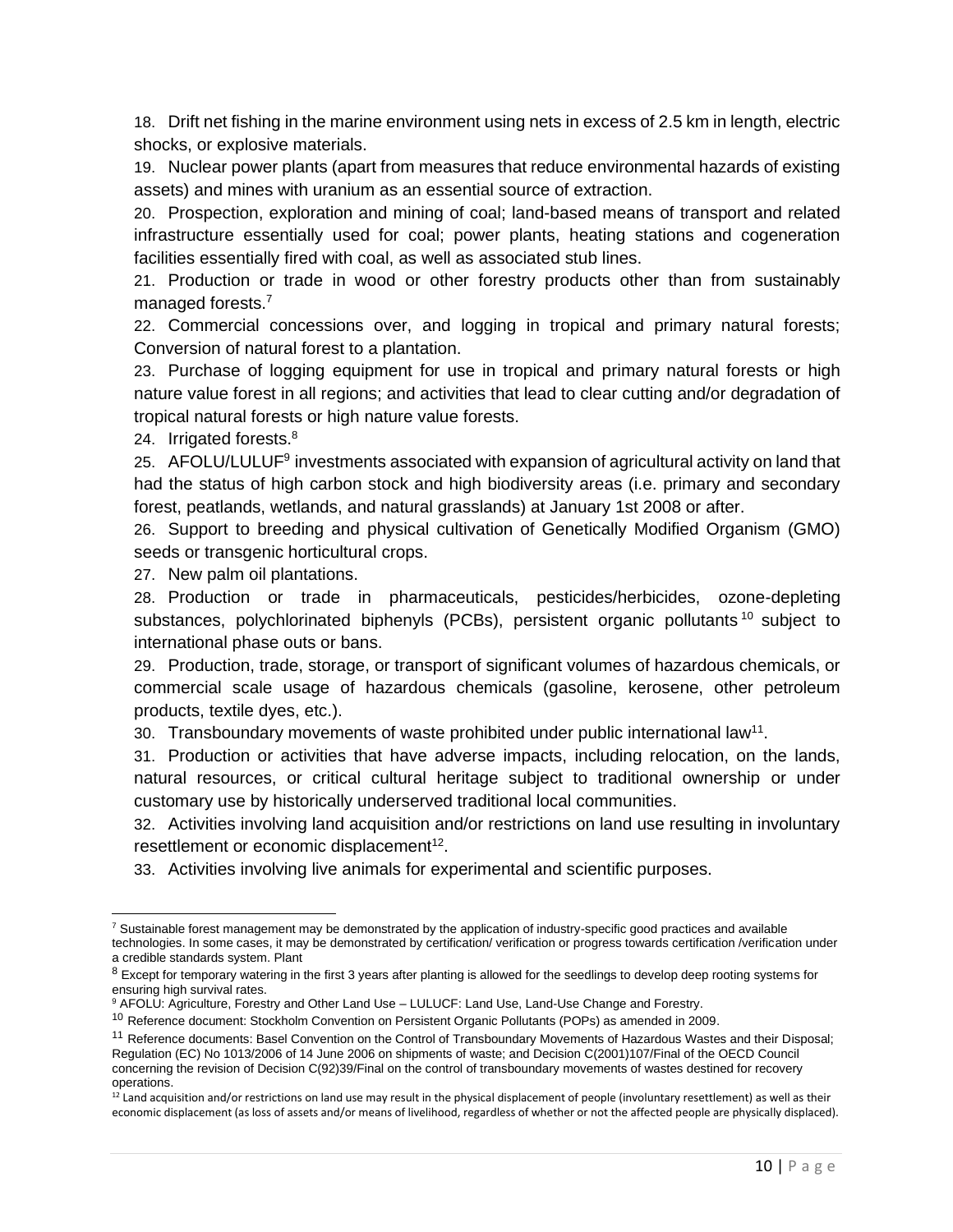- 34. Animal cloning, in particular livestock activities.
- 35. Any business relating to pornography or prostitution.
- 36. Production and distribution of racist, anti-democratic and/or neo-Nazi media.
- 37. Any business with a political or religious content.
- 38. Public administration

39. Non-conventional prospection, exploration and extraction of oil from bituminous shale, tar sands or oil sands.

40. The following Projects can only be financed if specific conditions are met:

a) Large dams<sup>13</sup> *a*nd hydropower projects provided that the recommendations of the World Commission on Dams (WCD) are used as a benchmark;

b) Conventional and non-conventional prospection, exploration, and extraction of gas will disclose in accordance with international standards, that no material groundwater drawdown or contamination is to be expected, - that measures for resource protection (in particular water) and recycling are taken, - that suitable technology is used for safe drilling, which includes integrated bore piping and pressure testing.

Each loan application submitted by a PFI for financing or refinancing by the DBG will be evaluated on a merit basis, using a screening checklist. Where the activities of the PFI's end borrowers are anticipated to have a significant development impact potential, then such factors will be assessed and a decision can be made on whether or not to proceed to the next stage of the loan approval process. 'Developmental impact' implies for example job creation that would not occur if the loan does not proceed, etc. 'Significant' means that the magnitude of the positive outcomes thanks to the loan is much higher than the negative aspects.

# **6.2 E&S Categorization**

The level of E&S risks for PFI loan applications can vary significantly depending on the type of loan product sought, the PFI's capacity to manage E&S risks associated with its lending (based on the strengths of the PFI's ESMS documents, environmental and social staffing, and track record), and the end-borrower's line of business (guided by DBG's List of Client Sectors with Substantial E&S Risks). In order to promptly and accurately define potential E&S risks of loans to PFIs, DBG has developed an E&S categorization matrix that combines E&S exposure arising from the strength of the DFI's ESMS, end-borrower profiles (nature/type of activity) and different loan tenures.

It is understood that the end-borrowers' E&S risks are further influenced by the potentially affected E&S aspects/ specific location of the development; however, quite often, this is not known at the time of loan application from the bank especially for the case of investments into Private Equity portfolios and Fund Managers. Therefore, at the time of the loan application and approval, the E&S risk of the PFI will be based on the expected end-borrower profiles, for instance, per the BoG's Sustainable Banking Principles and Sector Guidance Notes, five key sectors have already been determined to present higher environmental, social or governance risks (refer to Section 1.3.1 of the BoG document). The E&S risks associated with the final investment (to be made by

 $13$  Dams with a height of at least 15 meters measured from the foundation or dams with a height between 5 and 15 meters with a reservoir volume of more than 3 million cubic meters.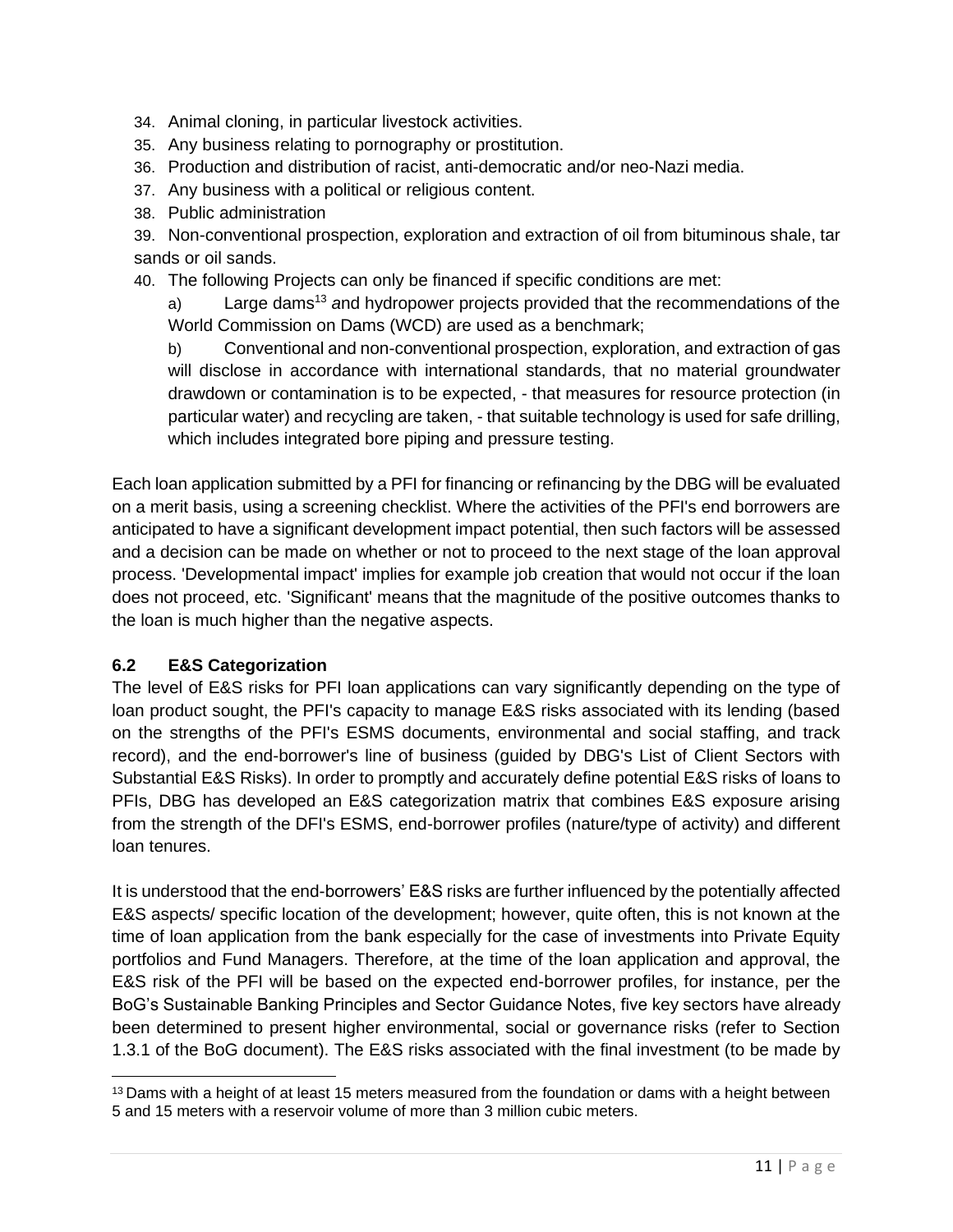final borrowers) will be addressed as part of the ongoing E&S monitoring that will be a pre-requite of the loan.

# **6.3 Conducting E&S Due Diligence**

This Procedure supports DBG in identifying and verifying key E&S risks of a PFI's activities, evaluating the PFI's approach to E&S risk assessment, management, monitoring, and assessing the PFI's capacity to manage E&S risks in line with DBG's E&S requirements. The figure below shows the relationship between the E&S risk of a transaction the required level of E&S due diligence, and the associated key activities of due diligence. DBG is committed to undertaking the following key activities as part of its due diligence:

- a) Transaction E&S screening will be undertaken by DBG's E&S team, for all potential investments (PFIs). The main objective of the transaction E&S screening is to determine the risk category of a potential PFI (ie. Low, Moderate or Substantial). PFIs whose E&S risks are determined to be "low" after the screening will not go through the other stages of the E&S due diligence.
- b) Desktop review: PFIs whose risk category is determined to be "moderate" after the screening will undergo desktop-based E&S due diligence. This will be either completed by DBG's E&S team or a contracted E&S consultant.
- c) Full ESDD: PFIs whose risk category is determined to be "substantial" after the screening will undergo a full E&S due diligence (comprised of both desktop review and a site visit – including DFI and end-borrower relevant personnel interview). This will be either completed by DBG's E&S team or a contracted E&S consultant where necessary.





*Figure 1 DBG's Environmental and Social Due Diligence Requirements of Transactions*

The desk-based E&S Due Diligence for PFIs with moderate/ substantial E&S risk will involve the following:

a) Understanding of the PFI's operations and organization (with respect to E&S management) and the maturity of their ESMS;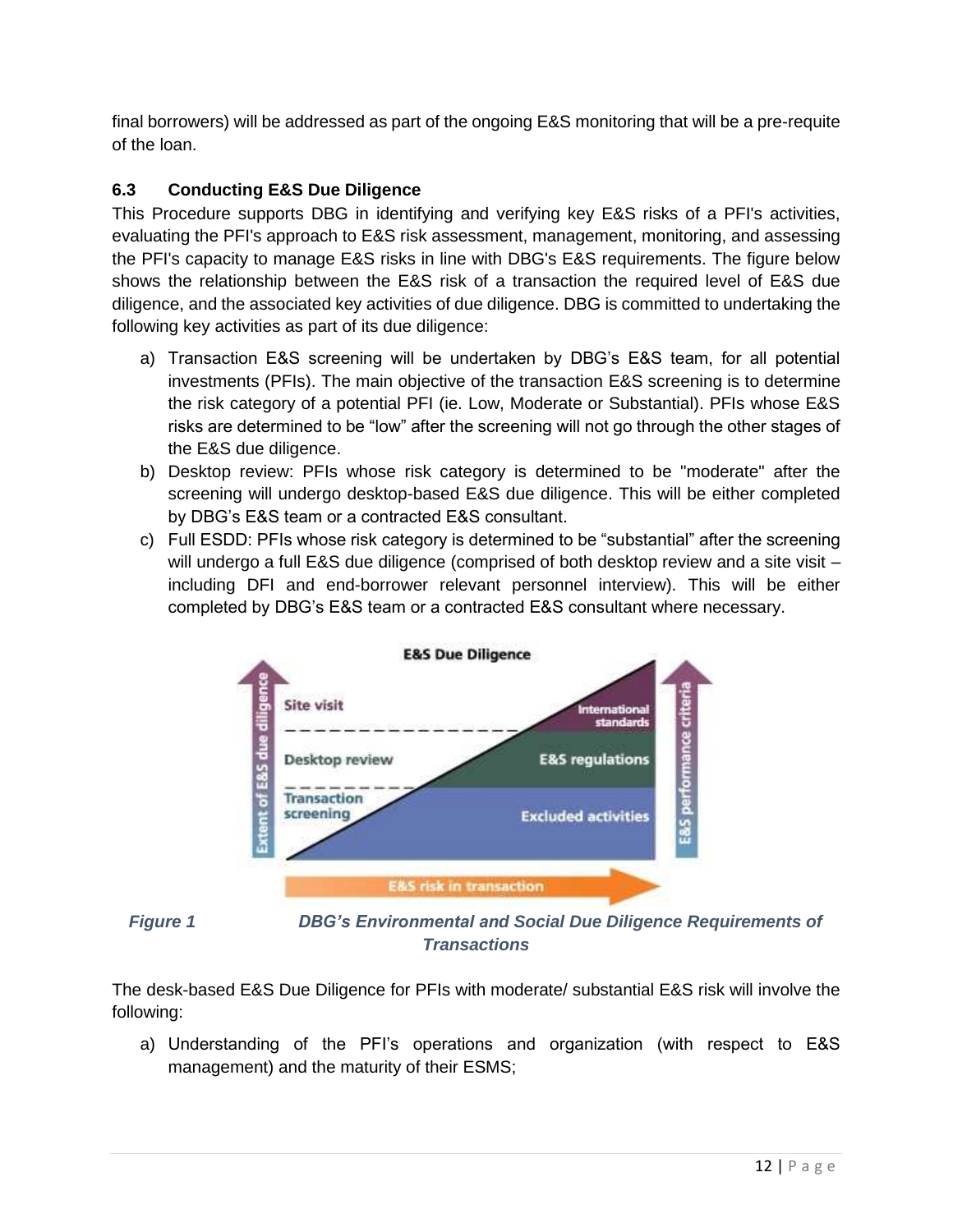- b) Review of HR policies and other systems of the PFI in line with ESS 2. Policies such as payment of wages, working hours, leave and termination policies and prevention of Sexual Exploitation and Abuse and Sexual harassment (SEA/SH) etc;
- c) Review of the ESS 2 requirements that the PFIs would mandate of the end-borrowers such as no child labour or forced labour, payment of wages, terms of contracts, prevention of SEA/SH, contractor management;
- d) Review of the grievance mechanism of the PFIs for both lending operations and internal staff and contractors;
- e) Search for information in the public domain regarding any E&S controversies related to the PFI and/or end-borrowers;
- f) Understanding of the PFI's activities and associated E&S impacts;
- g) Review and evaluation of the PFI's E&S documentation; and
- h) Review and evaluation of any third-party due diligence and/or audit reports.

The site visit component of an E&S Due Diligence for PFIs with substantial E&S risk may involve the following:

- a) Interviews with PFI staff, specifically those with E&S responsibilities, to verify the information provided during the desk-based E&S Due Diligence;
- b) Visit a sample of PFI's end-borrowers (MSMEs and small corporates), specifically to identify E&S risks and the existence and effectiveness of the PFI's E&S management measures; and
- c) Interviews with stakeholders, e.g. regulators and affected communities regarding E&S concerns, including how they perceive their concerns to have been dealt with by the PFI and/or its end-borrowers, where necessary.

# **6.4 E&S Evaluation and Reporting**

An evaluation of the information gathered during the E&S Due Diligence will be carried out, including the review of E&S aspects management, and confirmation given on whether the activities of the PFI comply with the DBG's E&S requirements. Where gaps in compliance are observed, these will be highlighted, and actions put forward to address those gaps. The actions identified to address any gaps in compliance will be assigned to a party responsible for the action, and an action completion date identified. This document is referred to as the draft Environmental and Social Action Plan (ESAP).

The E&S Due Diligence Report and ESAP (where required) will be prepared by the Environmental Specialist and Social Specialist (for PFIs with a moderate E&S risk categorization) and/or by the external E&S Consultant, were engaged (for PFIs with substantial E&S risk categorization). The report structure will include:

- a) An executive summary;
- b) A description of the assessment tasks performed, including a listing of the reviewed documents and interviewed individuals;
- c) A description of the PFI, its product book and portfolio, including management of E&S risk arising from its end-borrowers;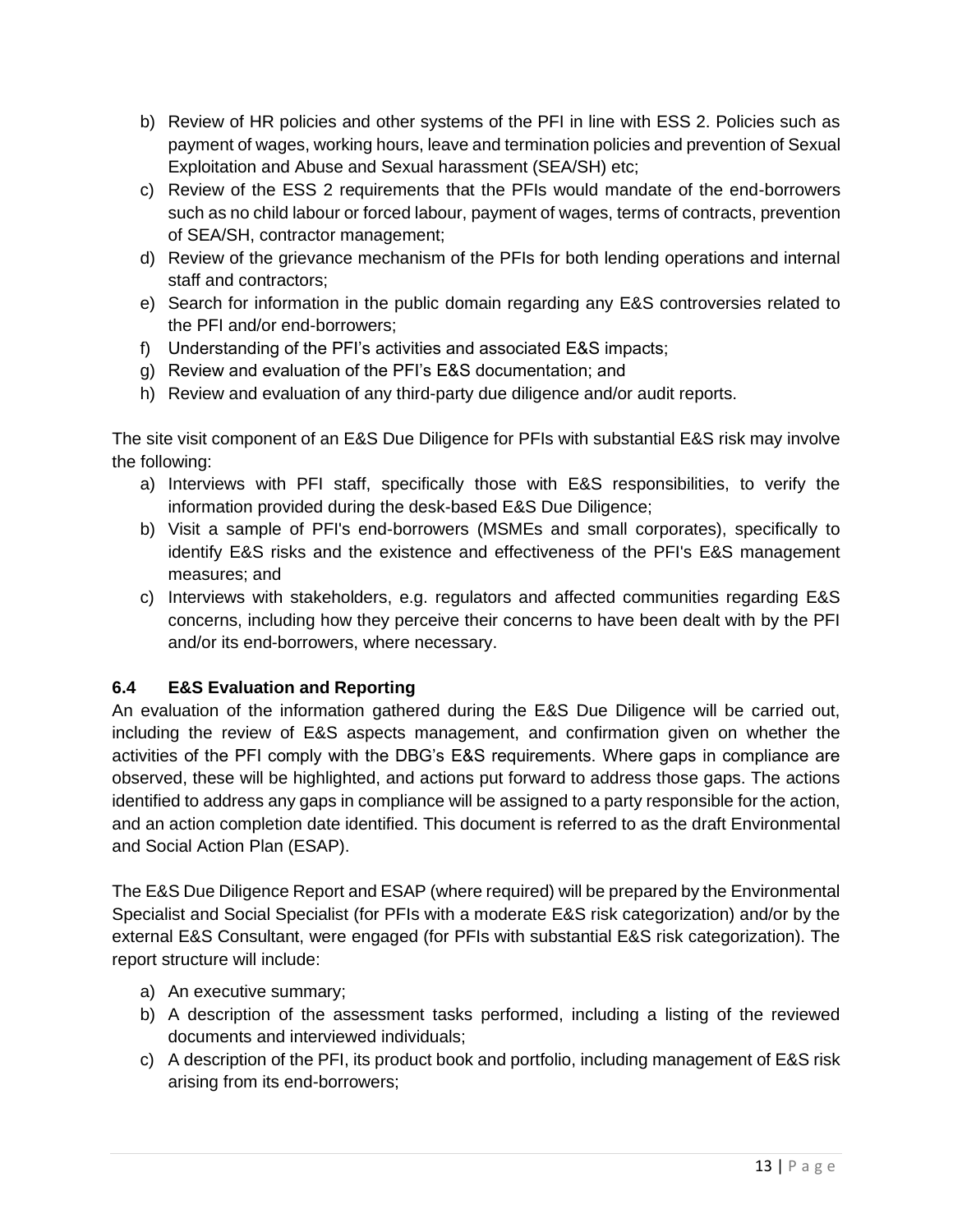- d) A detailed gap analysis of the PFI against DBG's ESMS and local and international standards/ regulations;
- e) An Environmental and Social Action Plan (ESAP); and
- f) Annexes: list of documents reviewed, list of interviewees.

Where Capital Expenditure (CapEx) is required for addressing some findings, cost estimates will be included in the ESAP. All E&S Due Diligence Reports and ESAPs (template developed as part of the ESMS) will be submitted to the PFI's Credit Committee for comments, review and approval and E&S action and commitment plans are incorporated into the covenants as disbursement precedents or loan covenants (template developed as part of the ESMS).

# **7.0 E&S Monitoring**

DBG's monitoring procedure will guide the Bank to monitor E&S compliance and performance of PFIs (including their end-borrowers), as clearly indicated in the Master Financing Agreements signed with them, to prevent and minimise/manage any reputational risk, legal or loan default risk. PFIs to be monitored will include those financing end-borrowers operating in sectors identified as 'substantial E&S risk' or 'moderate E&S risk'. Overall monitoring of PFIs E&S Performance will be assessed and monitored by the E&S Team

# **8.0 E&S Monitoring and Reporting**

# **E&S Monitoring Reports**

This may focus on the PFI's clients with substantial E&S risk category and clients with moderate E&S risk category but where PFIs' ESMS status update has identified significant E&S issues, their transaction type, sector, open and closed areas based on applicable Environmental and social standards.

#### **Update on PFI E&S Implementation and Systems**

As part of the status update, the PFIs will provide updates on changes in their ESMS and processes, registers, incidents etc. This will however focus largely on the PFI E&S Integrations with operations and internal footprints. E&S monitoring will include an inspection of PFI Portfolio records. Emphasis will be placed on review of evidence that the PFI has implemented an ESMS, such as, completed screening checklists, E&S categorization, E&S due diligence, E&S clauses for PFI loan agreements, stakeholder/ grievance register and annual reporting. Any changes in the PFIs operations/ activities will also be reviewed to determine potential E&S implications if any.

# **E&S Monitoring Documentation**

E&S monitoring activities of credits with moderate and substantial E&S risks will be guided by DBG's E&S Questionnaire for Credit with Substantial E&S Risks, which will be added to/ filed with the other credit monitoring reports for PFIs. The completed *E&S Questionnaire for Credit with Substantial E&S Risks* will be approved by the Environmental Specialist and Social Specialist.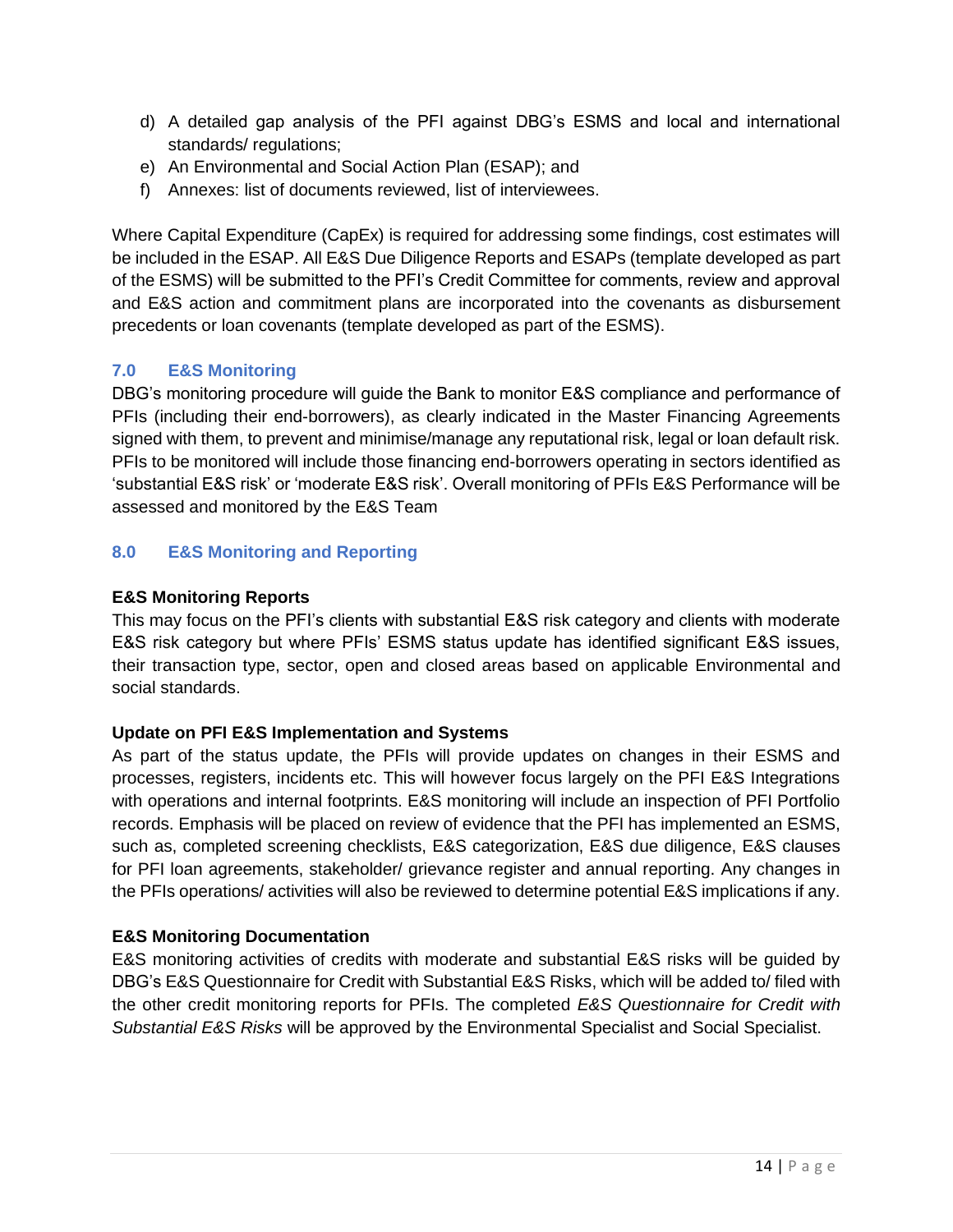#### **9.0 Stakeholder Engagement Procedure**

DBG's Stakeholder Engagement Procedure is intended to serve as a guiding document to ensure continuous meaningful interactions between the Development Bank, Ghana (DBG) and its stakeholders. A Stakeholder Engagement Plan (SEP) was developed in June 2020 under the Ghana Development Finance Project (P169742) financed by the World Bank. This procedure has been developed to guide DBG towards meaningfully engaging its internal and external stakeholders, including PFIs. A stakeholder identification exercise conducted during the development of the SEP of June 2020 identified 9 groups of stakeholders This identification forms the basis for stakeholder analysis, mapping and prioritization, which determines the stakeholders' level of interest/ influence on the operations of DBG, and establishes tailored engagement channels for each group of stakeholders. This initial list will be managed as a live document and updated regularly by the relevant personnel, as outlined in DBG's *E&S Roles and Responsibilities and Skills Procedure*. The purpose of stakeholder analysis, mapping and prioritization (which established four categories of stakeholders based on stakeholder influence/interest) is to determine the stakeholders' level of interest/influence on the operations of DBG. This activity also serves to establish which stakeholders are most significant to engage and ensure that the engagement is tailored to each group so that the various views and concerns are addressed appropriately.

#### **10.0 Grievance Management Procedure**

The purpose of this Procedure is to manage E&S complaints, questions, queries and grievances from internal and external stakeholders of the Development Bank, Ghana (DBG) in a systematic, fair, timely and transparent manner. A Grievance Redress Mechanism is incorporated within the Stakeholder Engagement Plan (SEP) developed in June 2020 under the Ghana Development Finance Project (P169742) and embedded in this ESMS. A Grievance is defined as: "a concern or complaint raised by a stakeholder about DBG and/or its clients' activities to E&S (including environment, occupational hygiene, occupational safety, labour, communities' safety and security, human rights, etc.). Concerns and complaints can result from both real or perceived matters". A Stakeholder may raise any grievance anonymously. There is no cost or fee associated with submitting a query, concern or complaint through this Procedure. DBG will protect any stakeholder that raises a complaint or grievance, and any form of retaliation, victimization or threats will not be tolerated. This education will be provided regularly to raise and maintain the consciousness of staff.

# **11.0 ESMS Implementation Capacity**

DBG has developed a management structure to support the implementation and ongoing management of the ESMS with key resources to drive continuous and improved E&S performance. Overall responsibility and accountability for the execution of the E&S Management Policy and E&S Management System (ESMS) lie with DBG's Board of Directors.

#### **12.0 Resources**

DBG is committed to providing the necessary resources for effectively implementing the ESMS especially with regards to the training of E&S Risk Specialists and other supporting and supervising staff as part of the total corporate budget for the Bank. The E&S training will be part